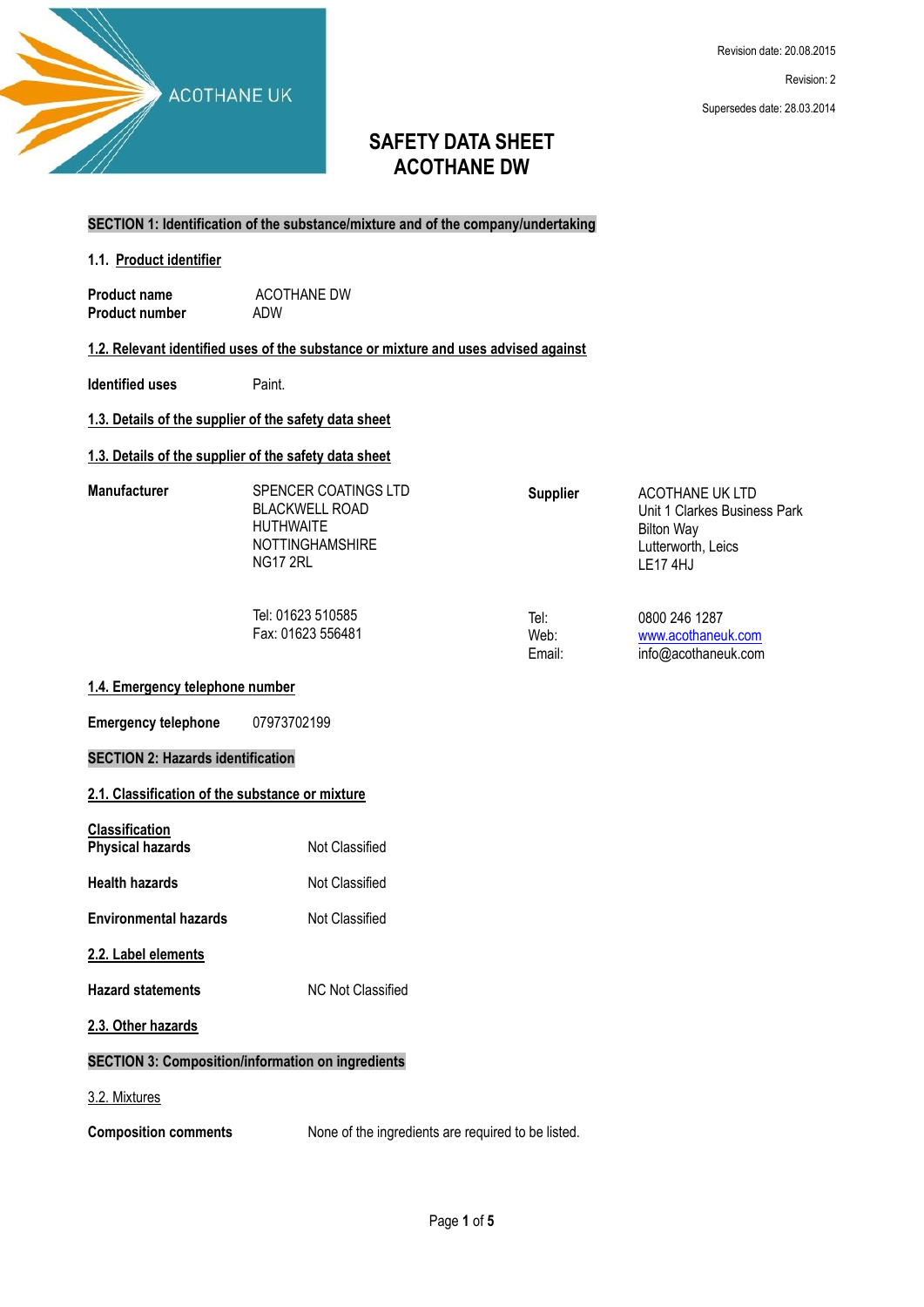

# **SECTION 4: First aid measures**

#### **4.1. Description of first aid measures**

| Inhalation                                                               | Move affected person to fresh air at once. Rinse nose and mouth with water. Get medical<br>attention if any discomfort continues.                                                  |  |  |
|--------------------------------------------------------------------------|------------------------------------------------------------------------------------------------------------------------------------------------------------------------------------|--|--|
| Ingestion                                                                | Never give anything by mouth to an unconscious person. Do not induce vomiting. Rinse<br>mouth thoroughly with water. Get medical attention if any discomfort continues.            |  |  |
| <b>Skin contact</b>                                                      | Remove affected person from source of contamination. Remove contaminated clothing. Wash<br>skin thoroughly with soap and water. Get medical attention if any discomfort continues. |  |  |
| Eye contact                                                              | Remove any contact lenses and open eyelids wide apart. Continue to rinse for at least 15<br>minutes. Get medical attention if any discomfort continues.                            |  |  |
| 4.2. Most important symptoms and effects, both acute and delayed         |                                                                                                                                                                                    |  |  |
|                                                                          | 4.3. Indication of any immediate medical attention and special treatment needed                                                                                                    |  |  |
| <b>SECTION 5: Firefighting measures</b>                                  |                                                                                                                                                                                    |  |  |
| 5.1. Extinguishing media                                                 |                                                                                                                                                                                    |  |  |
| Suitable extinguishing media                                             | The product is not flammable. Use fire-extinguishing media suitable for the surrounding fire.                                                                                      |  |  |
| 5.2. Special hazards arising from the substance or mixture               |                                                                                                                                                                                    |  |  |
| 5.3. Advice for firefighters                                             |                                                                                                                                                                                    |  |  |
| <b>SECTION 6: Accidental release measures</b>                            |                                                                                                                                                                                    |  |  |
| 6.1. Personal precautions, protective equipment and emergency procedures |                                                                                                                                                                                    |  |  |
| <b>Personal precautions</b>                                              | Follow precautions for safe handling described in this safety data sheet.                                                                                                          |  |  |
| 6.2. Environmental precautions                                           |                                                                                                                                                                                    |  |  |

# **Environmental precautions** No negative effects on the aquatic environment are known.

## **6.3. Methods and material for containment and cleaning up**

**Methods for cleaning up** Stop leak if possible without risk. Absorb in vermiculite, dry sand or earth and place into containers. Flush contaminated area with plenty of water. Avoid the spillage or runoff entering drains, sewers or watercourses.

# **6.4. Reference to other sections**

**Reference to other sections** For personal protection, see Section 8. For waste disposal, see Section 13.

#### **SECTION 7: Handling and storage**

## **7.1. Precautions for safe handling**

**Usage precautions** Avoid spilling. Avoid contact with skin and eyes.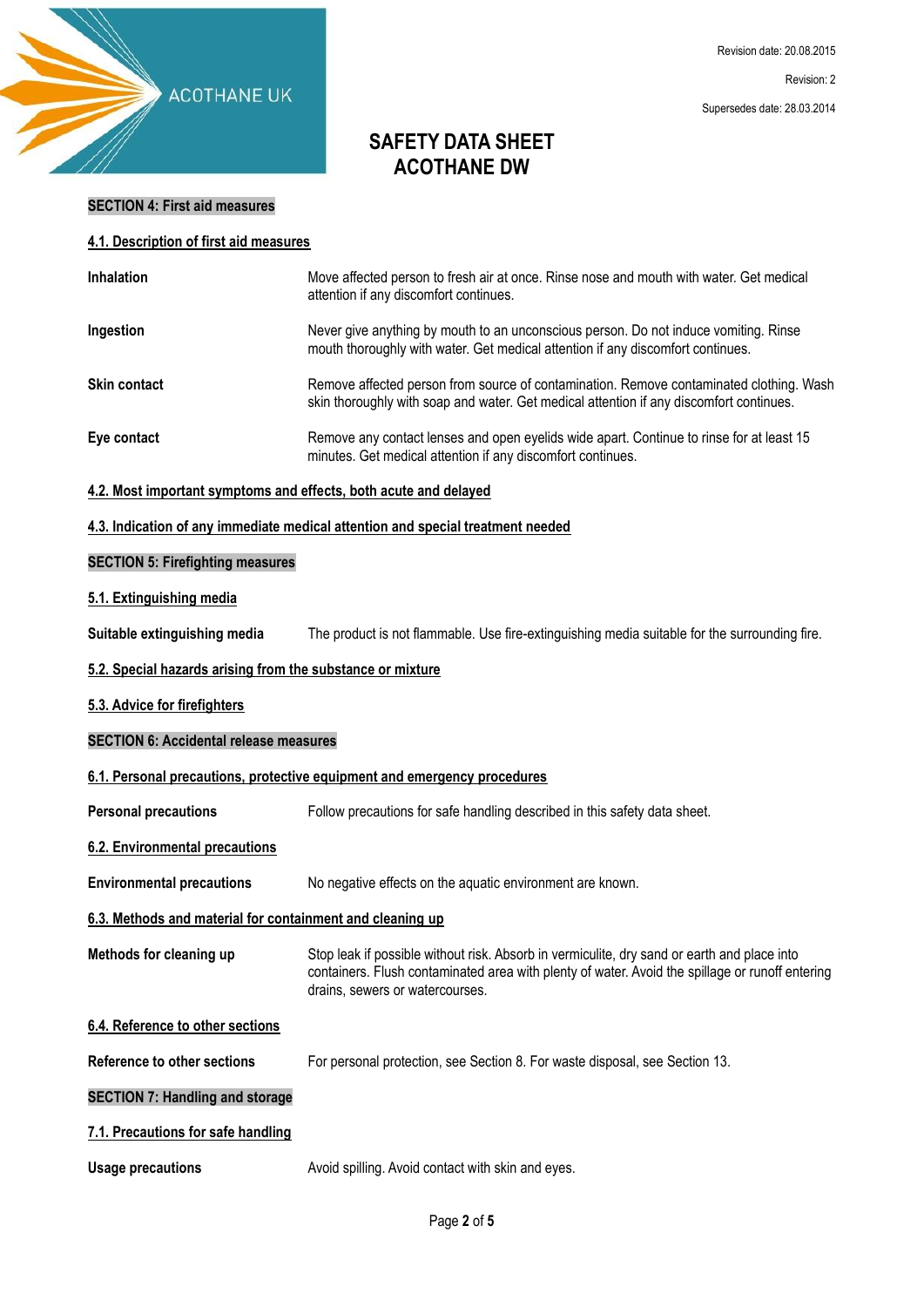

#### **7.2. Conditions for safe storage, including any incompatibilities**

**Storage precautions** Store in tightly-closed, original container in a dry, cool and well-ventilated place. Keep only in the original container. **7.3. Specific end use(s)** Specific end use(s) The identified uses for this product are detailed in Section 1.2. **SECTION 8: Exposure Controls/personal protection 8.1. Control parameters 8.2. Exposure controls Protective equipment Appropriate engineering** Provide adequate ventilation. Avoid inhalation of vapours. Observe any occupational **Controls** exposure limits for the product or ingredients. **Eye/face protection** Eyewear complying with an approved standard should be worn if a risk assessment indicates eye contact is possible. The following protection should be worn: Chemical splash goggles or face shield. **Hand protection** Chemical-resistant, impervious gloves complying with an approved standard should be worn if a risk assessment indicates skin contact is possible. **Other skin and body** Wear appropriate clothing to prevent any possibility of skin contact. **Protection Hygiene measures** Do not smoke in work area. Wash hands at the end of each work shift and before eating, smoking and using the toilet. Wash promptly if skin becomes contaminated. Promptly remove any clothing that becomes contaminated. Use appropriate skin cream to prevent drying of skin. When using do not eat, drink or smoke. **Respiratory protection** No specific recommendations. Respiratory protection may be required if excessive airborne contamination occurs. **SECTION 9: Physical and Chemical Properties 9.1. Information on basic physical and chemical properties**

# **Appearance** Viscous liquid. **Relative density** 1.30 to 1.35

**9.2. Other information**

**Volatile organic compound** Not applicable.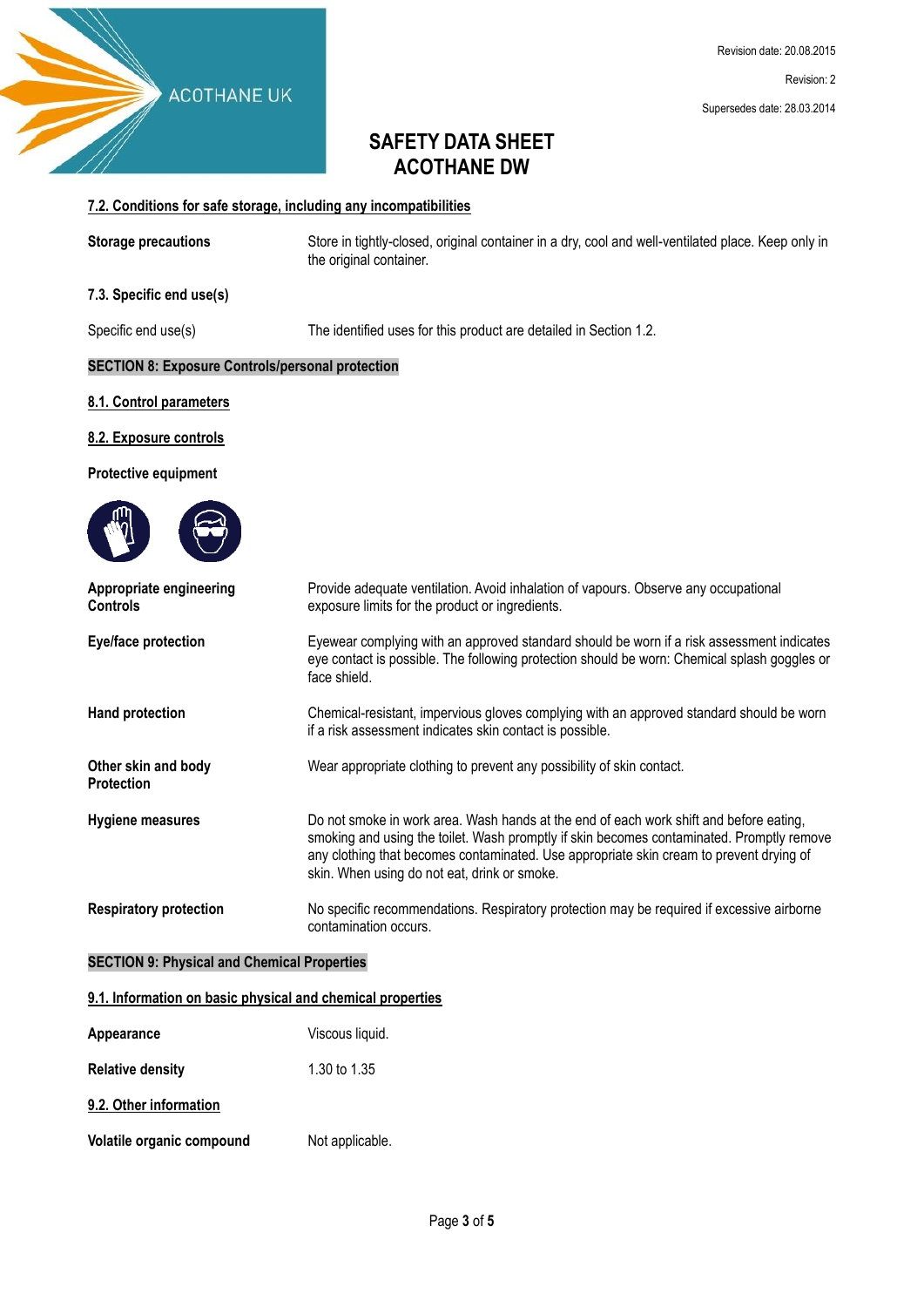

| <b>SECTION 10: Stability and reactivity</b>       |                                                                                                                                                   |  |  |
|---------------------------------------------------|---------------------------------------------------------------------------------------------------------------------------------------------------|--|--|
| 10.1. Reactivity                                  |                                                                                                                                                   |  |  |
| 10.2. Chemical stability                          |                                                                                                                                                   |  |  |
| <b>Stability</b>                                  | Stable at normal ambient temperatures.                                                                                                            |  |  |
| 10.3. Possibility of hazardous reactions          |                                                                                                                                                   |  |  |
| 10.4. Conditions to avoid                         | Avoid excessive heat for prolonged periods of time.                                                                                               |  |  |
| 10.5. Incompatible materials                      |                                                                                                                                                   |  |  |
| 10.6. Hazardous decomposition products            |                                                                                                                                                   |  |  |
| <b>Hazardous decomposition</b><br><b>Products</b> | Fire creates: Carbon monoxide (CO). Carbon dioxide (CO2).                                                                                         |  |  |
| <b>SECTION 11: Toxicological information</b>      |                                                                                                                                                   |  |  |
| 11.1. Information on toxicological effects        |                                                                                                                                                   |  |  |
| Inhalation                                        | Gas or vapour in high concentrations may irritate the respiratory system. Symptoms following<br>overexposure may include the following: Coughing. |  |  |
| Ingestion                                         | May cause discomfort if swallowed.                                                                                                                |  |  |
| Skin contact                                      | Liquid may irritate skin.                                                                                                                         |  |  |
| Eye contact                                       | Vapour or spray in the eyes may cause irritation and smarting.                                                                                    |  |  |
| <b>SECTION 12: Ecological Information</b>         |                                                                                                                                                   |  |  |
| Ecotoxicity                                       | Not regarded as dangerous for the environment.                                                                                                    |  |  |
| 12.1. Toxicity                                    |                                                                                                                                                   |  |  |
| 12.2. Persistence and degradability               |                                                                                                                                                   |  |  |
| 12.3. Bioaccumulative potential                   |                                                                                                                                                   |  |  |
| 12.4. Mobility in soil                            |                                                                                                                                                   |  |  |
| 12.5. Results of PBT and vPvB assessment          |                                                                                                                                                   |  |  |
| 12.6. Other adverse effects                       |                                                                                                                                                   |  |  |
| <b>SECTION 13: Disposal considerations</b>        |                                                                                                                                                   |  |  |
| 13.1. Waste treatment methods                     |                                                                                                                                                   |  |  |
| <b>Disposal methods</b>                           | Dispose of waste to licensed waste disposal site in accordance with the requirements of the<br>local Waste Disposal Authority.                    |  |  |